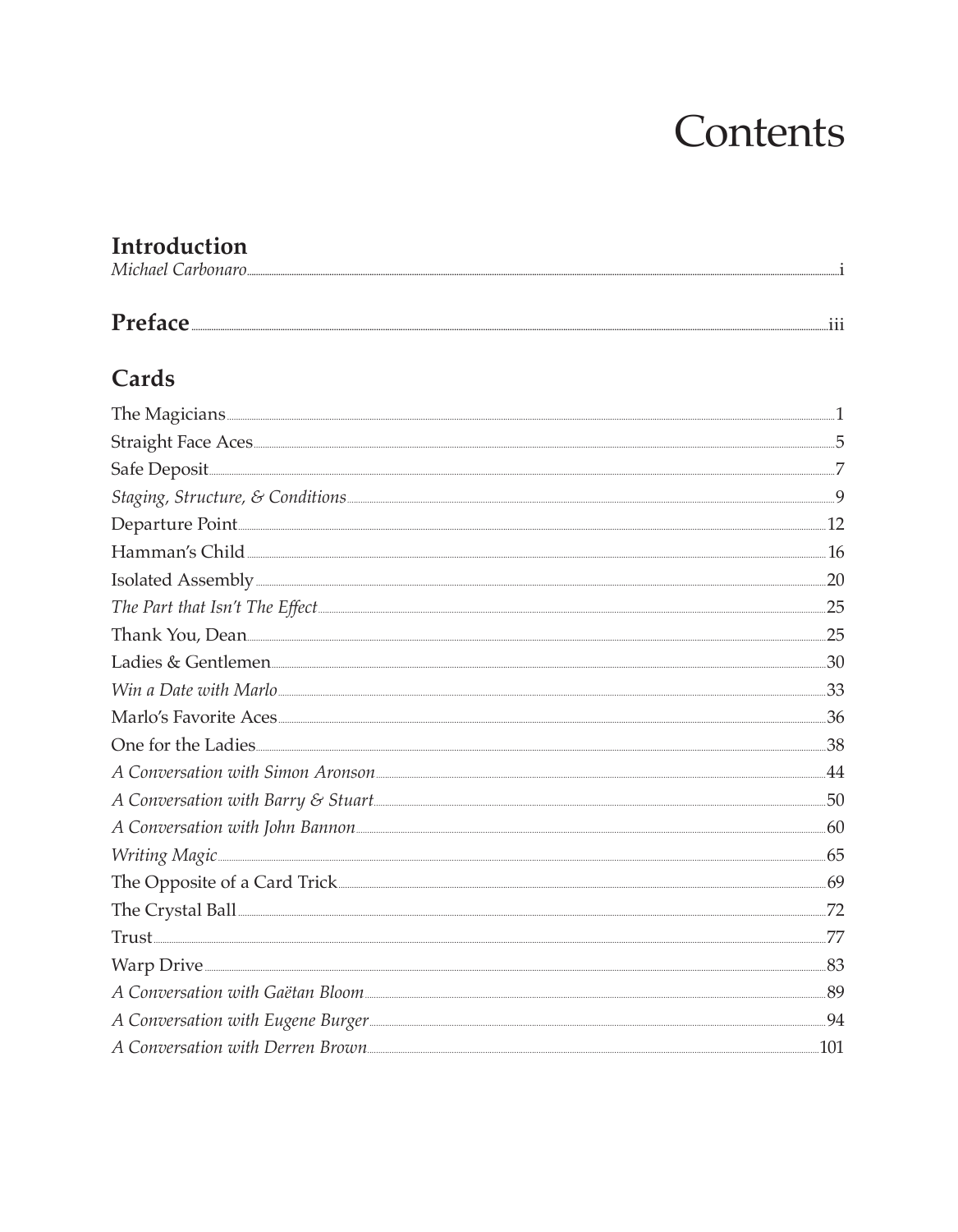### **Card Moves**

| The Tri-Swindle Control                                                                                                                                                                                                              |  |
|--------------------------------------------------------------------------------------------------------------------------------------------------------------------------------------------------------------------------------------|--|
| A Useful Palm                                                                                                                                                                                                                        |  |
|                                                                                                                                                                                                                                      |  |
| A Sequence <b>contract to the contract of the contract of the contract of the contract of the contract of the contract of the contract of the contract of the contract of the contract of the contract of the contract of the co</b> |  |
| Mixed Media Palm                                                                                                                                                                                                                     |  |
| The Illegal Turn Control                                                                                                                                                                                                             |  |
|                                                                                                                                                                                                                                      |  |
|                                                                                                                                                                                                                                      |  |
|                                                                                                                                                                                                                                      |  |
|                                                                                                                                                                                                                                      |  |

### Close Up Magic

|                                                                                                                         | .151 |
|-------------------------------------------------------------------------------------------------------------------------|------|
|                                                                                                                         | 152  |
|                                                                                                                         | .157 |
| A Servante System                                                                                                       | .166 |
| Method and Effect <u>Communications</u> and the settlement of the settlement of the settlement of the settlement of the | 167  |
| A Ring Routine                                                                                                          | 168  |
| Glass & Gold                                                                                                            | 178  |
|                                                                                                                         | 182  |
| Plot                                                                                                                    | 183  |
|                                                                                                                         | 184  |
|                                                                                                                         | 190  |
|                                                                                                                         | 194  |
|                                                                                                                         |      |
|                                                                                                                         | 204  |
|                                                                                                                         | 209  |
| A Switching Device                                                                                                      | 218  |
|                                                                                                                         | 222  |
|                                                                                                                         | 224  |
|                                                                                                                         | 233  |
|                                                                                                                         | 237  |
| Our Daily Bread                                                                                                         | 239  |
| Stabbing Season                                                                                                         | 242  |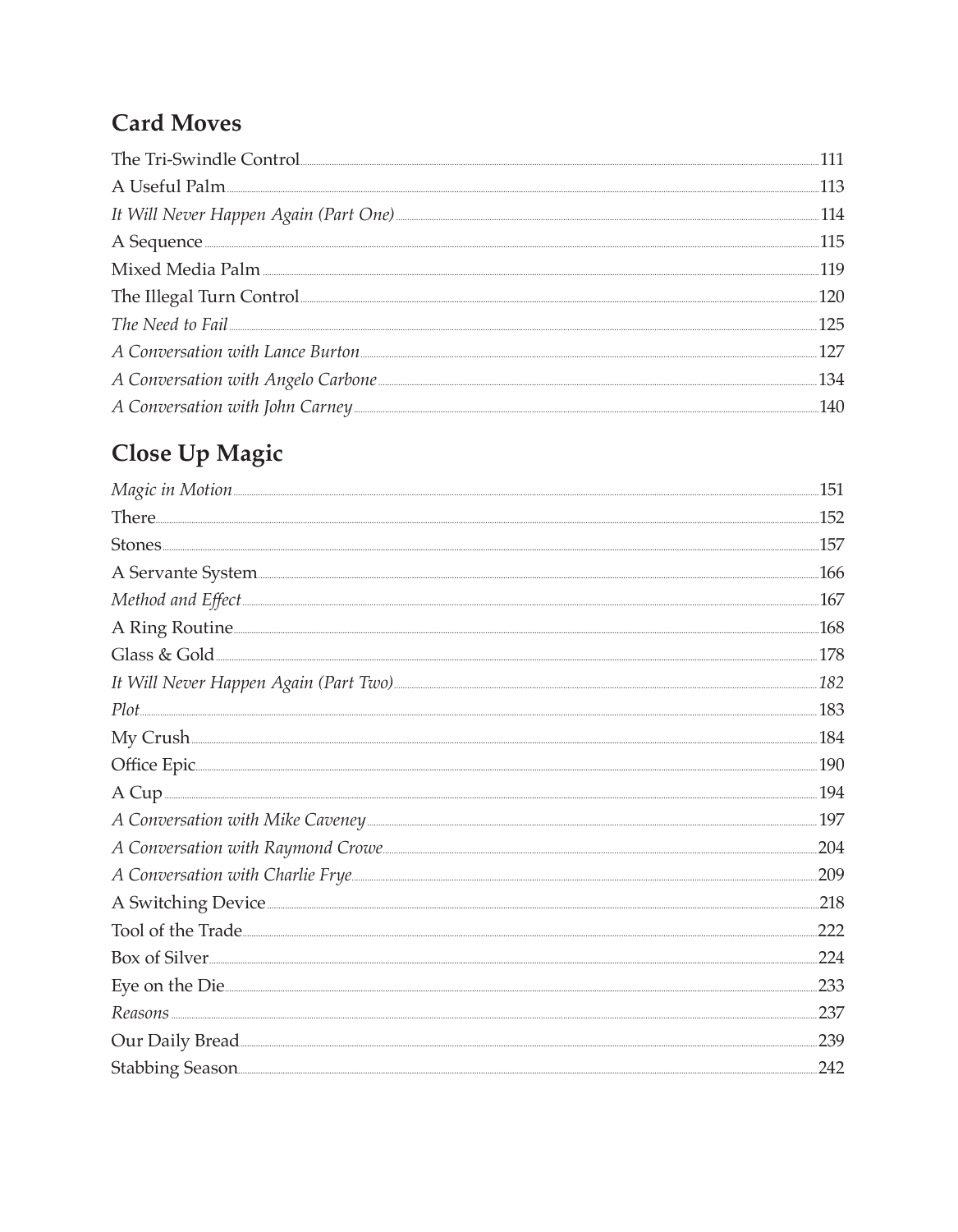| The Nigerian Prince                                                                                                                                                                                                           | 246 |
|-------------------------------------------------------------------------------------------------------------------------------------------------------------------------------------------------------------------------------|-----|
| You & Me                                                                                                                                                                                                                      | 250 |
| Rabbits                                                                                                                                                                                                                       |     |
| A Conversation with Helder Guimarães                                                                                                                                                                                          | 264 |
|                                                                                                                                                                                                                               |     |
| A Conversation with Guy Hollingworth [19] A Conversation with Guy Hollingworth [19] A Conversation with Guy Hollingworth [19] A Conversation and the Conversation of the Conversation of the Conversation of the Conversation |     |

### Cards &

| The Paris Assembly                          | 281  |
|---------------------------------------------|------|
| Clean Queens                                | 290  |
|                                             | 292  |
| $\bf{Hands-off} \color{red} \boldsymbol{1}$ | 301  |
|                                             | 304  |
|                                             | 309  |
|                                             | .316 |
|                                             | 322  |
|                                             | 327  |
|                                             | 331  |
|                                             | .332 |
|                                             | .335 |
|                                             | 340  |
|                                             | 343  |
|                                             | 344  |
|                                             | 348  |
|                                             | 355  |

#### Monte

| Two-Eyed Monte                                                               |  |
|------------------------------------------------------------------------------|--|
|                                                                              |  |
| Monte Python                                                                 |  |
|                                                                              |  |
|                                                                              |  |
| A Conversation with Andy Nyman Manuscriptum and Conversation with Andy Nyman |  |
|                                                                              |  |
|                                                                              |  |